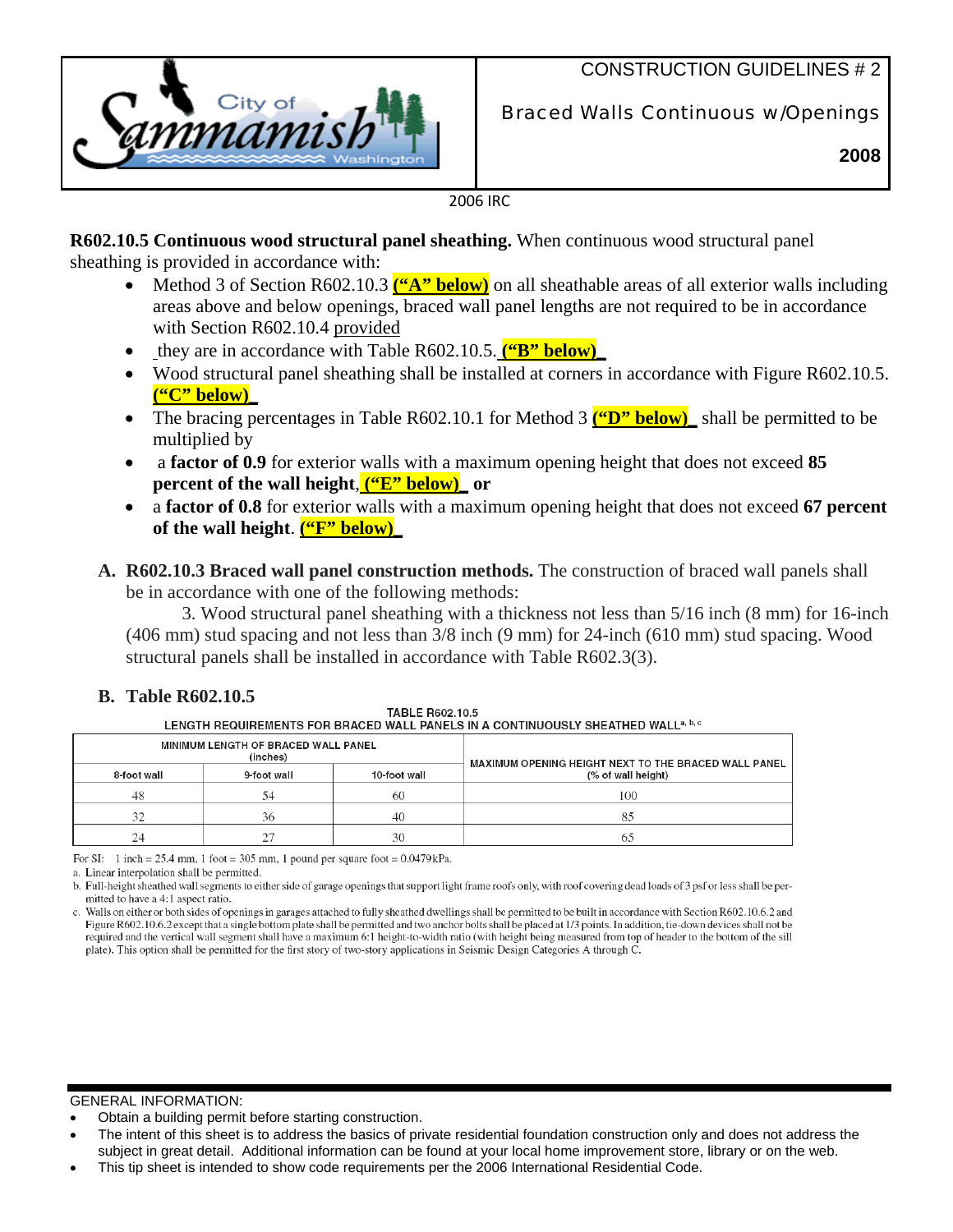### **A. Figure R602.10.5.**



For SI:  $1$  inch = 25.4 mm. Gypsum board nails deleted for clarity.

> FIGURE R602.10.5 TYPICAL EXTERIOR CORNER FRAMING FOR CONTINUOUS STRUCTURAL PANEL SHEATHING; SHOWING REQUIRED STUD-TO-STUD NAILING